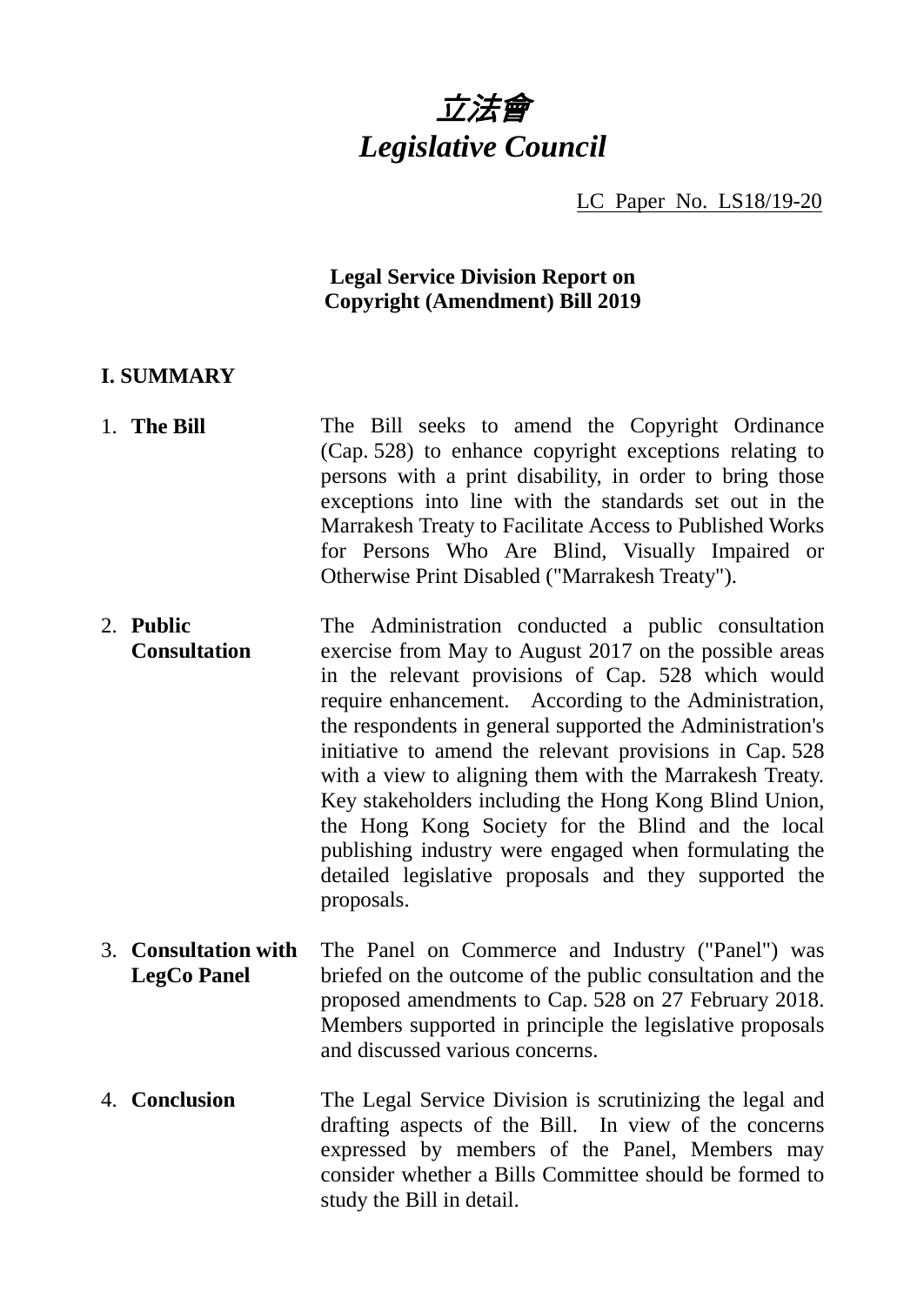#### **II. REPORT**

The date of First Reading of the Bill is 27 November 2019. Members may refer to the Legislative Council ("LegCo") Brief (File Ref.: CITB CR 07/09/25) issued by the Commerce and Economic Development Bureau on 30 October 2019 for further details.

#### **Object of the Bill**

2. The Bill seeks to amend the Copyright Ordinance (Cap. 528) to enhance copyright exceptions relating to persons with a print disability ("PPDs"), in order to bring those exceptions into line with the standards set out in the Marrakesh Treaty to Facilitate Access to Published Works for Persons Who Are Blind, Visually Impaired or Otherwise Print Disabled ("Marrakesh Treaty").

#### **Background**

3. The Marrakesh Treaty, which forms part of the body of international copyright treaties administered by the World Intellectual Property Organization ("WIPO"), was adopted by Member States of WIPO on 27 June 2013 in Marrakesh and came into force on 30 September 2016. It requires contracting parties to introduce a standard set of limitations and exceptions to copyright rules in order to permit reproduction, distribution and making available of published works in formats designed to be accessible to the blind, visually impaired and otherwise print disabled persons (collectively referred to as "beneficiary persons"), and to permit exchange of these works across borders by organizations that serve the beneficiary persons. [1](#page-1-0) The People's Republic of China is a signatory to the Marrakesh Treaty but has yet to ratify it. The Central People's Government may apply the Marrakesh Treaty to Hong Kong in accordance with Article 153 of the Basic Law upon ratification.

4. Sections 40A to 40F of Cap. 528 contain a series of copyright exceptions or permitted acts relating to PPDs. According to paragraph 6 of the LegCo Brief, these exceptions have met most of the requirements under the Marrakesh Treaty in respect of the making of accessible copies and the types of copyright works which are covered by the exceptions. Although Hong Kong is under no obligation to comply with the Marrakesh Treaty at present, the Administration considers that there are merits in reviewing and enhancing as appropriate the existing copyright exceptions in order to meet the international standards set out in the Marrakesh Treaty.<sup>[2](#page-1-1)</sup>

<span id="page-1-0"></span> <sup>1</sup> See the *Summary of the Marrakesh Treaty to Facilitate Access to Published Works for Persons Who Are Blind, Visually Impaired, or Otherwise Print Disabled (MVT) (2013)*, which is available at [https://www.wipo.int/treaties/en/ip/marrakesh/summary\\_marrakesh.html.](https://www.wipo.int/treaties/en/ip/marrakesh/summary_marrakesh.html)<br><sup>2</sup> See paragraph 5 of the LegCo Brief.

<span id="page-1-1"></span>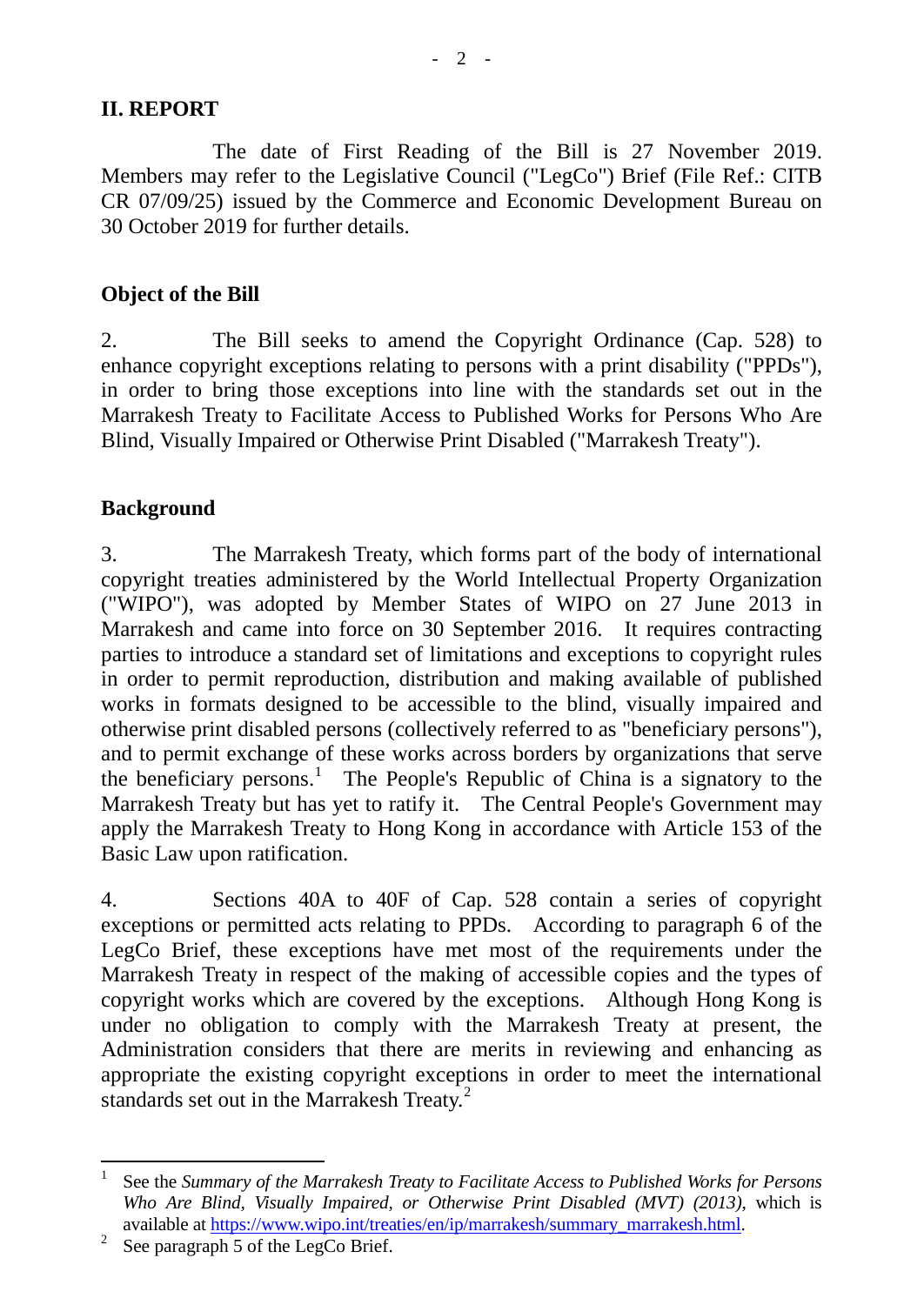#### **Provisions of the Bill**

5. The key provisions of the Bill are summarized in the following paragraphs.

Proposed amendments to the existing copyright exceptions relating to making a single accessible copy or multiple accessible copies of copyright work for PPD

6. Under section 40B of Cap. 528, if a PPD possesses a copy of the whole or part of a literary, dramatic, musical or artistic work which is not an infringing copy (collectively referred to as "section 40B master copy"), and the section 40B master copy is not accessible to him because of the disability, it is not an infringement of copyright in the work or, in the case of a published edition, in the typographical arrangement, for one accessible  $\text{copy}^3$  $\text{copy}^3$  of the section 40B master copy to be made by or on behalf of the PPD for his personal use.

7. Similarly, under section [4](#page-2-1)0C of Cap. 528, if a specified body<sup>4</sup> possesses a copy of the whole or part of a commercial publication of a literary, dramatic, musical or artistic work which is not an infringing copy (collectively referred to as "section 40C master copy"), and the section 40C master copy is not accessible to PPDs, it is not an infringement of copyright in the work or, in the case of a published edition, in the typographical arrangement, for the specified body to make for those PPDs or supply to those PPDs accessible copies of the section 40C master copy for their personal use.

8. Clauses 5 and 6 of the Bill seek to amend sections 40B and 40C of Cap. 528 respectively to allow a PPD or a specified body to make accessible copies from the relevant master copy if the PPD or specified body either possesses the master copy concerned or otherwise has lawful access to it. Further, clauses 5 and 6 make it clear that the exceptions under sections 40B and 40C of Cap. 528 would apply to the making of accessible copy of a published edition as well as an audio form of the master copy concerned.

9. Clause 6 of the Bill also proposes to amend section 40C of Cap. 528 to expand the scope of application of the exception in section 40C of Cap. 528 to allow the making of accessible copies of the section 40C master copy that are published or otherwise made publicly available in any media.

10. Clause 7 of the Bill seeks to add a new section 40CC to provide that, insofar as it relates to sections 40B and 40C, master copy of a work from which accessible copies may be made does not include certain sound recordings that comprise only of the performance of a musical work or a dramatic work.

<span id="page-2-0"></span> $3$  Under section 40A of Cap. 528, "accessible copy", in relation to a copyright work, means a version which provides improved access to the work for a person with a print disability.

<span id="page-2-1"></span>Under section 40A of Cap. 528, "specified body" includes an educational establishment receiving direct recurrent subvention from the Government and a non-profit making organization whose main objects are charitable or are otherwise concerned with the advancement of welfare for persons with a print disability.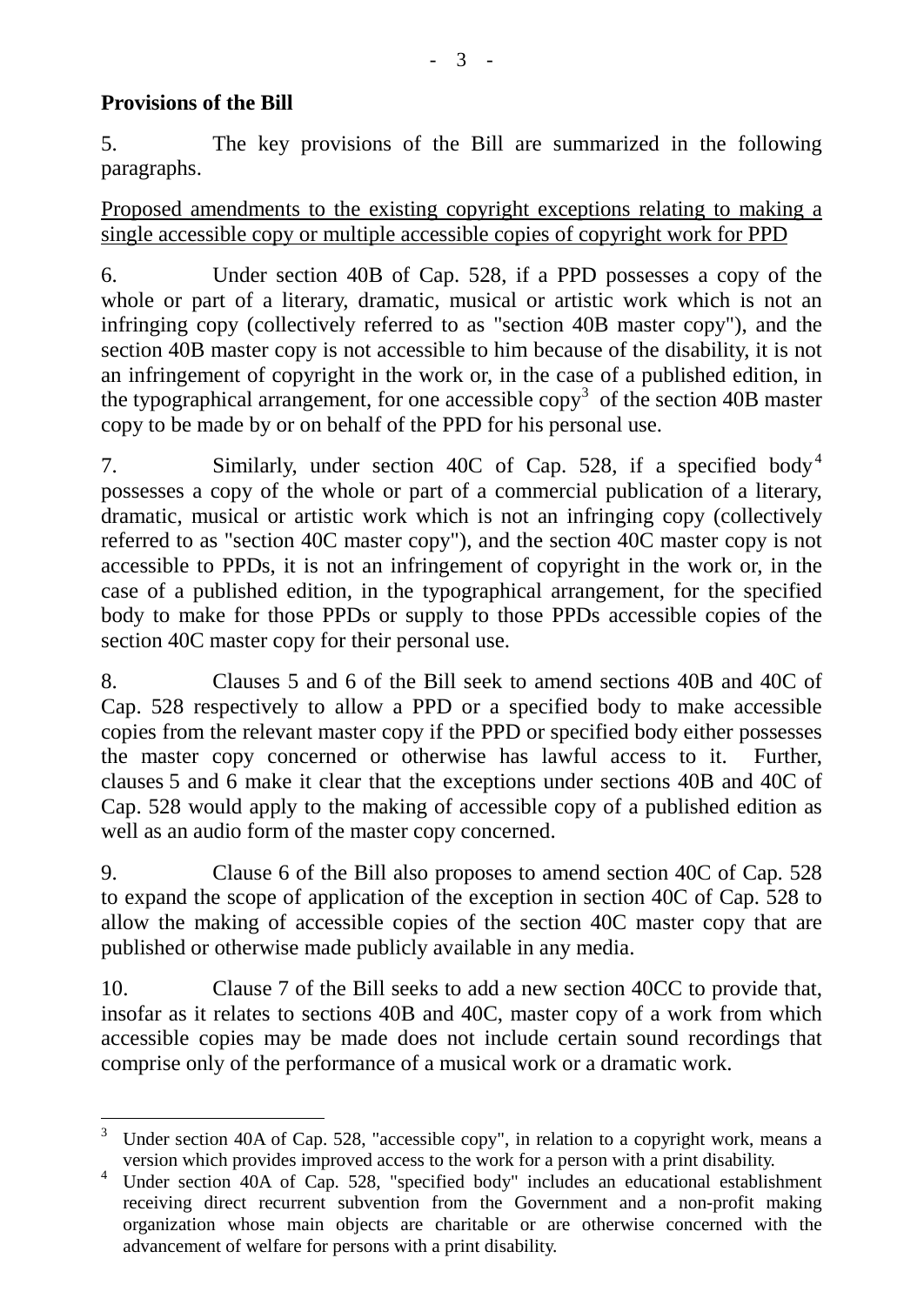New proposed exceptions relating to import or export of accessible copies of copyright works for use by PPDs

11. The existing exceptions related to print disability under Cap. 528 only cater for the making and supplying of accessible copies to PPDs for personal use. Clause 7 of the Bill seeks to introduce new sections 40CA and 40CB to allow the export or supply of accessible copies by specified bodies to, and the import or obtainment of accessible copies by specified bodies from, authorized entities in other jurisdictions subject to certain conditions. Under the proposed section  $40A(1)$ , an authorized entity is a body outside Hong Kong that (a) is a member of the World Trade Organization or is a contracting party to the Marrakesh Treaty; and (b) is not established or conducted for profit and has a main object or main function that is charitable or otherwise concerned with the advancement of welfare for PPDs.

12. Under the proposed new section 40CA, a specified body in Hong Kong may export or supply an accessible copy of the master copy concerned to an authorized entity outside Hong Kong without infringing relevant copyright if two conditions are satisfied. First, the specified body in Hong Kong must have obtained the entity's confirmation that no copy of the relevant copyright work in a form that is accessible to PPDs can be obtained at a reasonable commercial price in the jurisdiction the entity is in. Second, the specified body does not know, and does not have reasonable grounds for believing, that the accessible copy would be used otherwise than by PPDs for their personal use. The proposed new section 40CC provides that the exception proposed in the new section 40CA would not apply if the master copy of a work from which accessible copies may be made is an infringing copy or a copy of certain sound recordings that comprise only of the performance of a musical work or a dramatic work.

13. Under the proposed new section 40CB, in order for a specified body in Hong Kong to import or obtain an accessible copy from an authorized entity outside Hong Kong and to perform other permitted acts specified in the proposed new section 40CB(2) without infringing relevant copyright, the specified body in Hong Kong must be satisfied, after making reasonable enquiries, that no copy of the relevant copyright work in a form that is accessible to PPDs can be obtained at a reasonable commercial price. The proposed exception would not apply if the accessible copy records, or the making of the accessible copy would involve recording, a performance of a musical work or a dramatic work.

#### Proposed definitions of terms

14. Clause 4 of the Bill seeks to amend section 40A of Cap. 528 to provide for the definitions of various terms for the purposes of the copyright exceptions for PPDs.

## *Expanding the scope of "print disability"*

15. Under section 40A of Cap. 528, print disability, in relation to a person, means: (a) blindness; (b) an impairment of his visual function which cannot be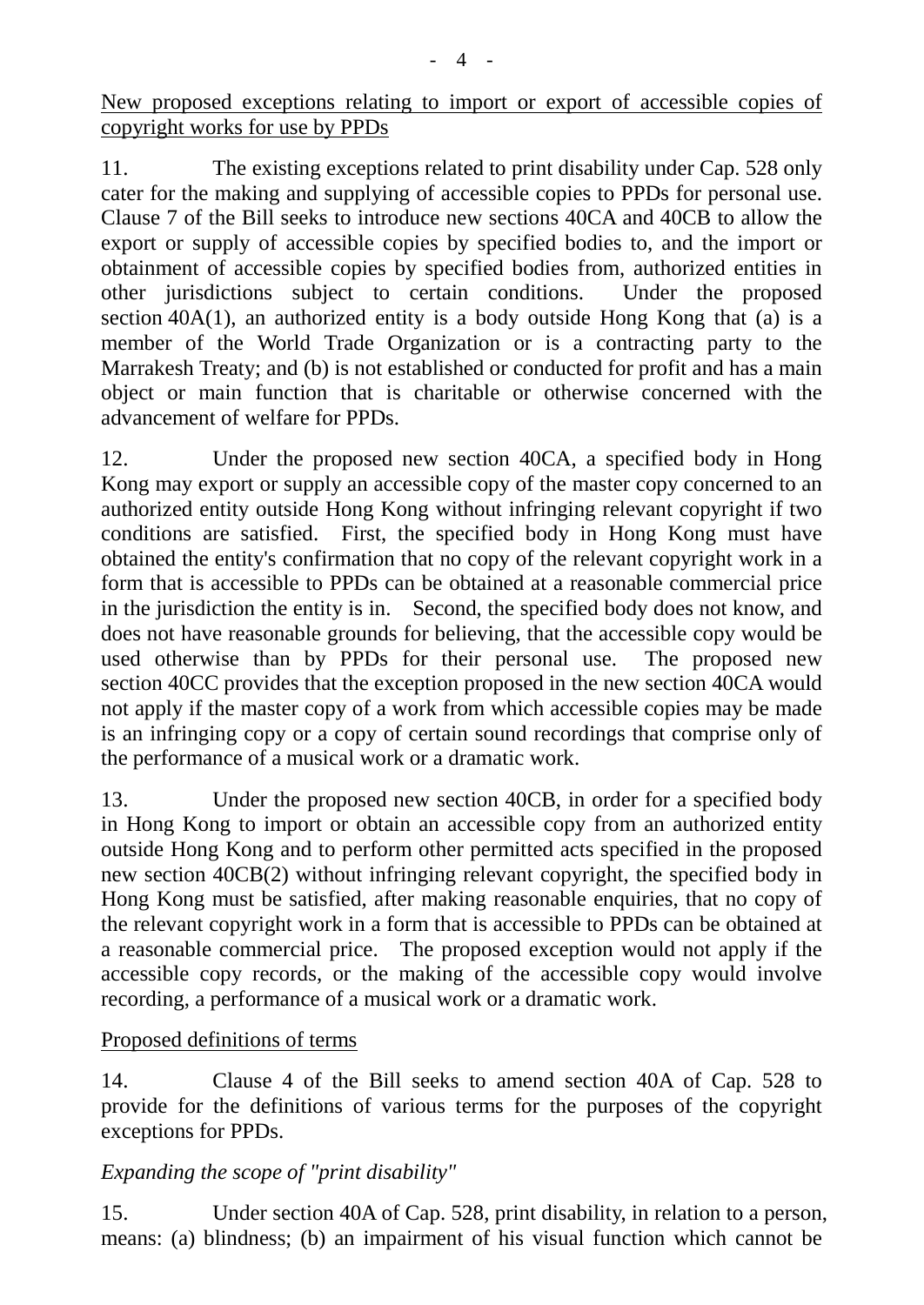improved by the use of corrective lenses to a level that would normally be acceptable for reading without a special level or kind of light; (c) inability, through physical disability, to hold or manipulate a book; or (d) inability, through physical disability, to focus or move his eyes to the extent that would normally be acceptable for reading. The existing scope of "print disability" under section 40A of Cap. 528 is largely comparable with the scope of "beneficiary person" under Article 3 of the Marrakesh Treaty.

16. The Bill proposes to amend the definition of "print disability" to expand its scope to cover "perceptual or reading disability (including dyslexia)" to align with the requirements under the Marrakesh Treaty. The effect is that the relevant copyright exceptions applicable to PPDs would apply for the benefit of persons with a perceptual or reading disability (including dyslexia).

## *Clarification of the scope of "works"*

17. Under the existing sections 40B and 40C of Cap. 528, copyright works to which the exceptions for PPDs apply cover literary, dramatic, musical or artistic work. It is not specified that work in audio form is included. The proposed new section 40A(2) seeks to clarify that, for the purposes of the existing sections 40B, 40C and the proposed new sections 40CA and 40CB, a copy of a work from which accessible copies may be made includes a copy of such work in audio form, such as an audiobook.

# *New definition of "supply"*

18. The proposed new definition of "supply" seeks to clarify that "supply", in relation to an accessible copy, includes making the copy available, by wire or wireless means, in such a way that the person to whom the copy is made available may access it from a place and at a time chosen by the person (for example, making the copy available through the Internet) and distributing the copy. The new definition would apply to the copyright exceptions in relation to the supply of accessible copies to PPDs under the proposed amendments to sections 40B and 40C and the proposed new sections 40CA and 40CB of Cap. 528.

## Other amendments

19. Clause 9 of the Bill seeks to amend section 40E of Cap. 528 to add the record requirements in relation to accessible copies exported or supplied under the proposed new section 40CA and accessible copies imported or obtained under the proposed new section 40CB.

20. The Bill also proposes to amend the Chinese text of "copy" in the context of "accessible copy" in sections 35, 40A, 40B, 40C, 40D, 40E and 40F of Cap. 528 from "文本" to "格式版". Upon LSD's enquiry, the Administration has explained that as the proposed new section 40A(2) in clause 4 of the Bill seeks to clarify that copyright works include works in audio form, it would be more appropriate to use "格式版" as the Chinese text for "copy" in the context of "accessible copy" in the relevant provisions.